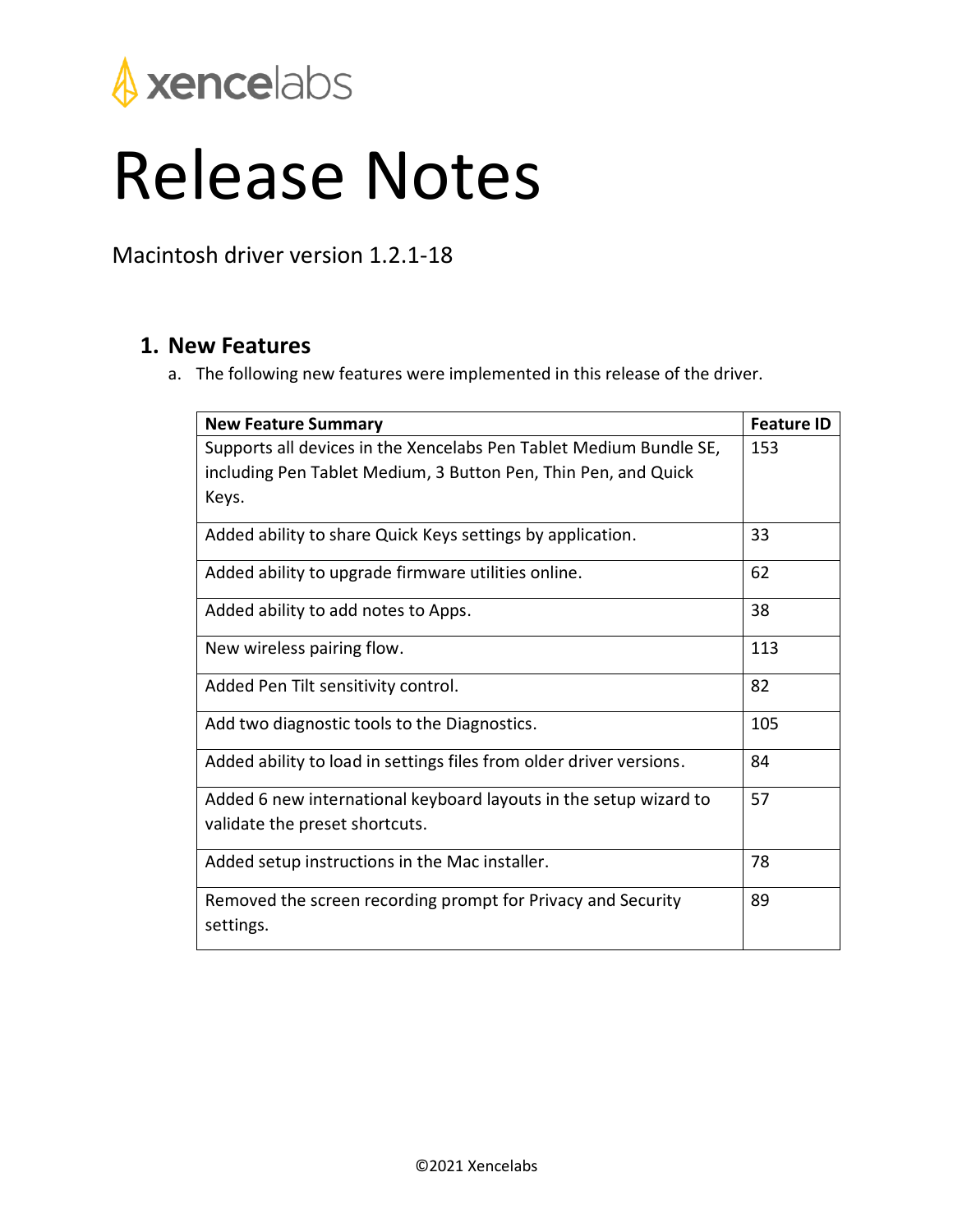

## **2. Defect Fixes**

a. The following defects were the main defects reported by customers and were fixed in this release of the driver.

| <b>Defect Summary</b>                                                             | <b>Defect ID</b> |
|-----------------------------------------------------------------------------------|------------------|
| Cannot open the driver settings program with WiFi or VPN                          | 2077             |
| connected.                                                                        |                  |
| Setup wizard does not open after finishing the installation process.              | 2213             |
| Some preset shortcuts do not work with any international keyboard                 | 2227             |
| layouts other than the Qwerty layout (English keyboard layout).                   |                  |
| Hook issues when drawing lines quickly in Clip Studio Painter App.                | 2076             |
| When a Quick Keys is disconnected from the system after the system                | 1375             |
| goes into a deep sleep, the only way to wake the Quick Keys is by                 |                  |
| waking the system and activating the driver instead of just waking<br>the system. |                  |
| When in portion mapping mode, if using a pen to go along the edge                 | 2000             |
| of the mapping area on a tablet, the pen cursor can get stuck at the              |                  |
| edge of the mapping area of the screen.                                           |                  |
| Pen cursor does not always reach the bottom of the screen.                        | 1840             |
| Unable to set volume adjustment settings (F11,F12) as a shortcut.                 | 1901             |
| Shift key does not work in Photoshop App.                                         | 1822             |
| Issues in Zbrush App:                                                             | 1805             |
| 1. Control + Option + Left click shortcut does not work with pen                  |                  |
| hovering function.                                                                |                  |
| 2. Pan and Zoom function does not work (Right click+ Drag).                       |                  |
| 3. Mask function does not work (When use with Space Key).                         |                  |
| Modifiers are not released after being pressed in Illustrator App and             | 2135             |
| Topaz Mask Al App.                                                                |                  |
| Right-click + drag does not work in Maya App.                                     | 2245             |
| The Zoom in function (Option Key + Right-click drag) does not work                | 2211             |
| in Maya App.                                                                      |                  |